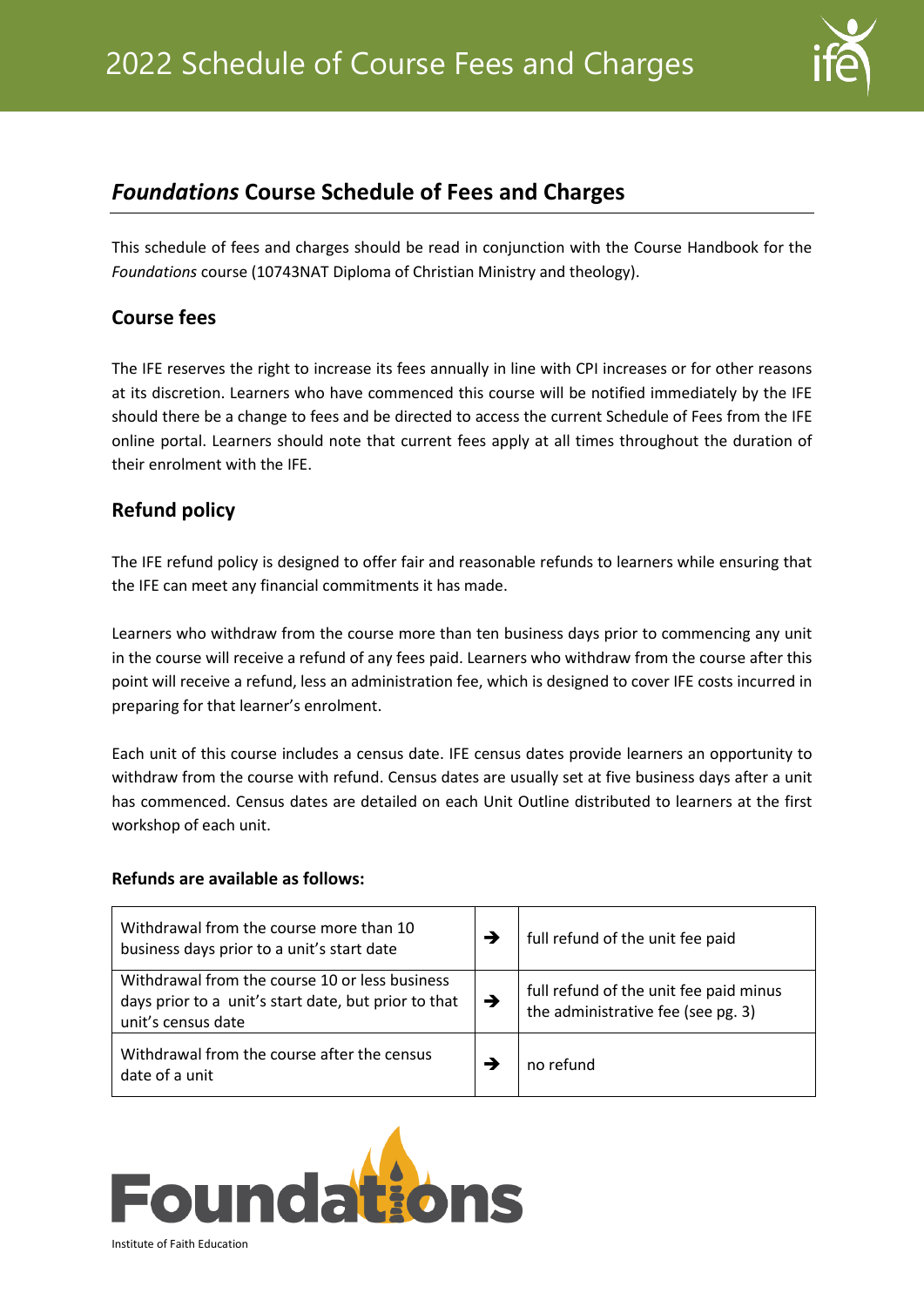

Refunds will only be paid where the IFE has received written notification of intention to withdraw from a learner. The IFE will process refunds within 30 days of receiving a learner's email request to withdraw from the course. If course fees have been paid by a third party any applicable refunds will be paid to the third party.

Note that refunds apply for learners who withdraw from the course as a whole and will not be continuing their studies with IFE any further. The IFE has processes in place to equitably manage unit fees for learners who need to make a change to the unit(s) for which they have registered. For further information, refer to unit postponement in the Course Handbook.

#### **Late enrolment (unit registration) fee**

As detailed in the enrolment policy (see Course Handbook), sign-up for a unit in the course closes five business days prior to the first workshop for the unit. This enables IFE to complete all necessary preparations for the unit. Learners who sign-up for a unit after the closing date will incur a late fee (see pg. [3\)](#page-2-0) which is designed to cover IFE costs incurred in preparing for that learner's enrolment. At its discretion, IFE may waive the late fee where there are extenuating circumstances.

#### **Fees policy for unit postponement**

A learner may postpone their studies in line with the IFE's Unit Postponement Policy set out in the Course Handbook.

Any fees paid for a unit which a learner has not commenced will be held by the IFE and credited towards the next unit undertaken by the learner.

Where a learner postpones a unit after commencement, fees paid for that unit will not be transferable to another unit. If there has been any price increase to unit fees within the postponement period, the learner will be required to pay the difference when they resume their studies in that unit. If the IFE needs to re-issue course materials to a learner, the IFE reserves the right to pass on the cost of the course materials to the learner (at cost). If a learner postpones a unit and does not resume studies in the unit, for example if the learner withdraws from the course before resuming the unit, fees paid for that unit become the absolute property of the IFE.

## **Recognition of prior learning (RPL)**

The IFE offers Recognition of Prior Learning for this course, as detailed in the Course Handbook. Learners who would like to apply for RPL or consider the suitability of this process further are encouraged to contact the IFE to discuss this option and receive tailored advice for their own specific circumstance. An RPL application fee applies for each unit of competency for which recognition of prior learning is sought. The fee is invoiced once an application has been submitted to the IFE and prior to assessment of the application. The IFE does not guarantee that applicants will be granted